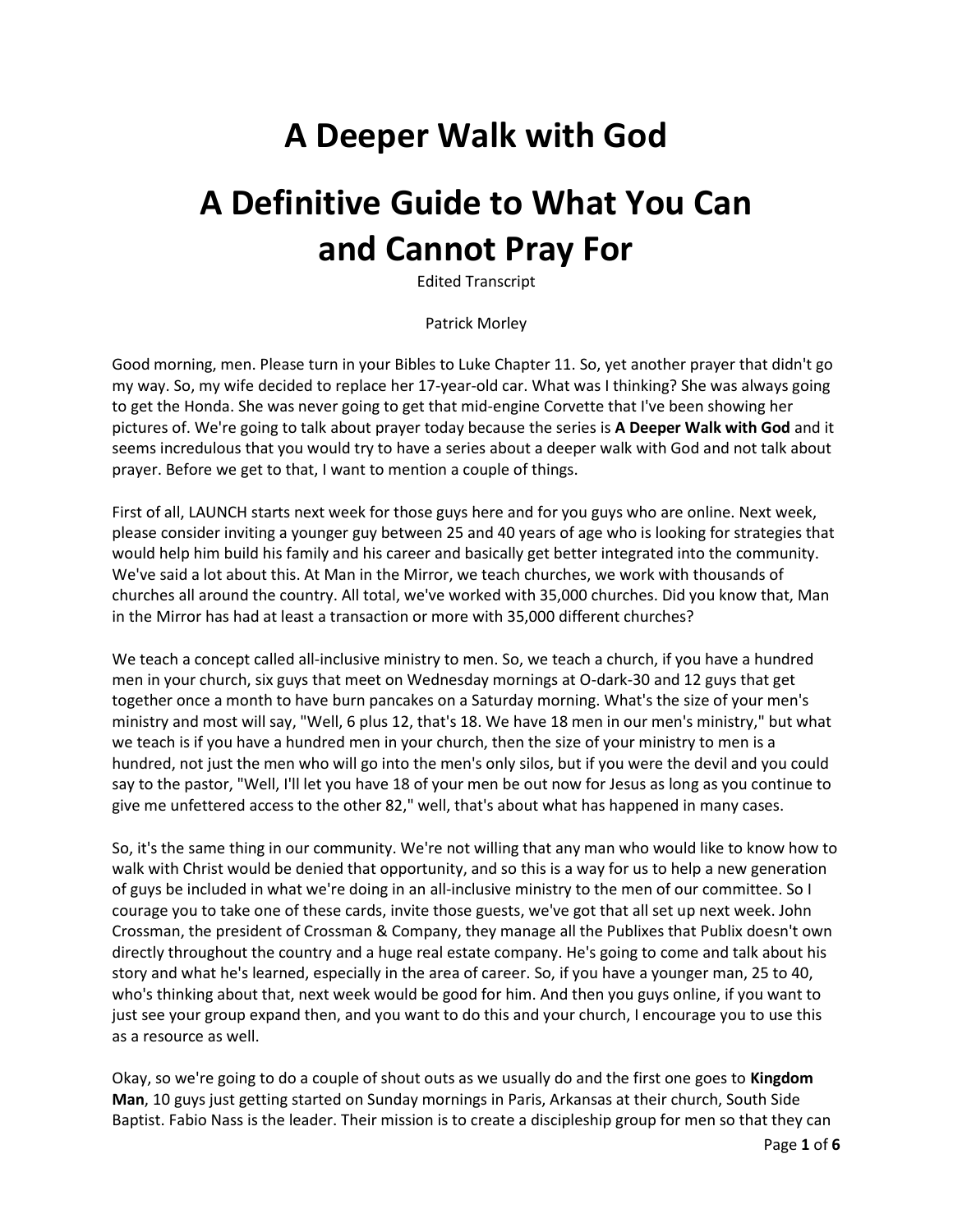encourage men to become or continue to be a kingdom man. This would be, I'm guessing, I don't know for sure, Fabio, but I'm guessing based on my dear friend's book, Tony Evans, he wrote the book **Kingdom Man**, and so we want to welcome you this morning.

Then also an area director and shout out to Jonathan Murray from Birmingham, Birmingham Alabama. Birmingham, and he's a great guy. Just a wonderful brother. I wonder if you would join me in giving Kingdom Man and Jonathan Murray a very warm rousing Man in the Mirror welcome! Yeah, one, two, three. Hoorah. Okay, so welcome.

And then now to the topic of the day, **A Definitive Guide to What You Can and Cannot Pray For**. That's the title. So two weeks ago, two weeks ago, we said that loving God is a relationship, not a task. We all know that one of the most important aspects of a relationship is communication, and prayer is the means by which God has provided for us to communicate to him.

Of course, his Word is the way he principally and through his spirit communicates to us, but prayer is how we communicate to God. Now, there are obviously different kinds of prayer, right? What might be some of the different kinds of prayer? Just shout them out. Okay. Intercessory prayer. Thanksgiving, prayers of Thanksgiving. Asking, prayers of the asking kind. Prayers of adoration, worship, praise. Supplication. Healing. Petitions of all different kinds. Yeah. Prayers for protection. Don't let us fall into temptation. Deliver us from evil. Repentance. Confession, asking for forgiveness, prayers of petition, we said that. Prayers for provision, "Give us this day our daily." All kinds of different prayers.

#### **THE PRAYERS THAT SEEM UNANSWERED**

So today we're going to zero in on prayers of the asking kind where we're asking God for something.So we're going to begin, at this point, the prayers that seem unanswered. Here's what Jesus had to say in various places, and I'm not going to give you the addresses for them. I'm just going to read the verses.

"Ask and it will be given to you. Seek and you will find." This is Jesus speaking. "Knock and the door will be opened to you. For everyone who asks receives, the one who seeks finds, and the one who knocks, and to the one who knocks the door will be opened." Elsewhere he says, "If you have faith as small as a mustard seed, you can say to this mountain, 'Move from here to there and it will move.' Again, truly I tell you, if two of you on earth agree about anything they ask for, it will be done for them. If you believe, you will receive whatever you ask for in prayer. You may ask for anything in my name and I will do it. If you remain in me and my words remain in you, ask whatever you wish and it will be done for you. I chose and appointed you to go and bear fruit so that whatever you ask in my name, the Father will give you. Until now, you have not asked for anything in my name, ask and you will receive, and your joy will be complete."

Do you feel a tension? Why is it then that sometimes we pray and we get what we ask for, but sometimes we pray and we don't? This is the core question I want us to thoroughly address in a definitive way this morning. How do we reconcile these? Here's a core question. Do my prayers have causality or are my prayers merely me putting my desires on the record, or said more simply is prayer simply wishful thinking? Is prayer just a roll of the dice? Is it hedging my bet? So, scholars have been trying to understand this for centuries. Pascal wrote that through prayer, God has given us the dignity of causality. In other words, through prayer, we can cause things to happen that would otherwise not happen. And then C.S. Lewis in his book a **God in the Dock**... And I have worn this book out, I've got pages falling out of it, I have this big clip to keep my book together now. I love this book.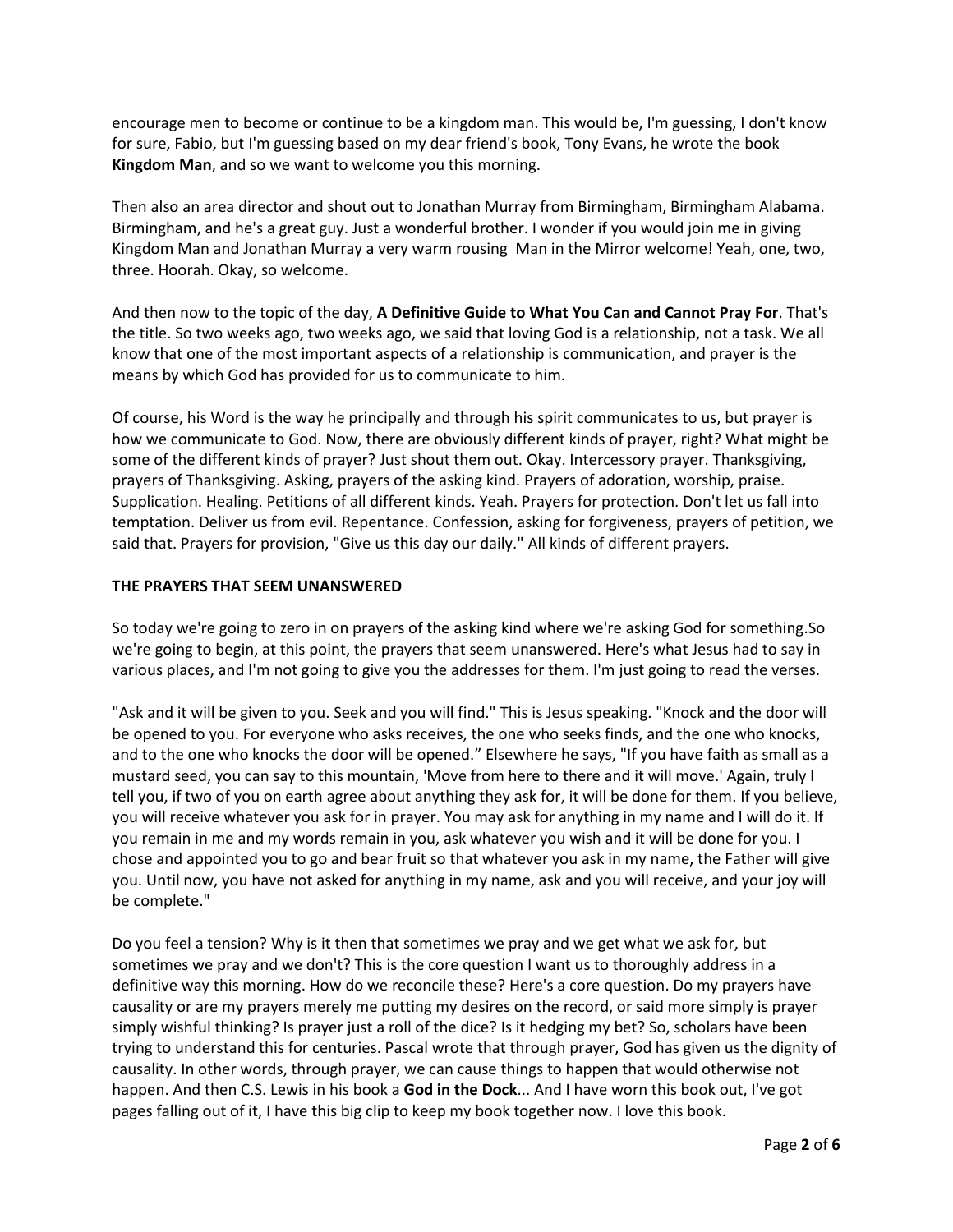Lewis points out that actually God has given us two forms of causality, work and prayer. The normal conclusion would be that since, when I work, I see a result and when I pray, sometimes I do, but sometimes I don't, therefore work is a more powerful form of causality, but Lewis, with a great insight, points out, accurately I think, that actually work is a lesser form of causality, a less powerful form of causality than prayer. Because prayer is so much more powerful than work, God has had to put some limits on prayer. Otherwise, you would destroy yourself, you would destroy every person you love, you would destroy the complete cosmos. You would wreck the universe if God gave you as much power in prayer as he gives you in your work, and so he's put limits and restraints on prayer.

I know that just from my own life, I spent the first 14 years of my business career working in praying, praying hard by the way, praying in earnest reading passages and Proverbs and claiming them as my own, just claiming them in the name of God, that this is going to be, this is going to happen, the desires of the diligent are fully satisfied. So, I spent the first 14 years of my career working and praying to achieve something that would absolutely have destroyed me. In fact, almost did destroy me. In fact, I think that one of the reasons that that I'm not a celebrity... I write, I've written 21 books. Did you know that? Okay, so why am I not a famous celebrity?

I'll tell you why. I'll tell you why. It's God... God's.. self-publish. What? Who said that? What was it? I didn't even hear what he said. I just heard bad.

Oh. I still didn't get it, but anyway, so the bottom line is, is that I was working, praying to achieve something that would have absolutely destroyed me and I believe that today, God knows my heart. I am so susceptible to the human pride and ambition and getting swept up in achievement that God in his grace and mercy has put a ceiling on what I would do. I am actually so thankful and so grateful that I'm not more successful than I am. Now, how twisted does that sound? But I'll guarantee you that if I had continued on the path in business that I had been on, I'll guarantee you, because I am just like Donald Trump, I would be a billionaire, I would be divorced, my children would hate me and I would hate myself, and I would probably at some point do harm myself.

I know that. I know that about myself and so I am grateful. So here it is. Here it is. A little child is playing at the beach and sees the twinkling surf, and while mommy and daddy are talking to each other, the little three year old takes off across the sand, running blissfully towards the pounding surf, the five-foot pounding breakers, thinking that this is going to be so much fun and exciting, not understanding that it's rushing to its own destruction. It's getting what it wants at that point, but then the loving father sees the little child about halfway across the sand and leaps to his feet and sprints to his little child. And just as he his little child is like five feet away from getting pulverized by a five-foot breaker, the father rushes in and scoops up his little child.

And what does the little child do, the little three-year-old child? "Oh father, thank you from sparing me from certain destruction." What does the little child do? It throws a temper tantrum because he didn't get what he wanted. Matthew chapter six verse eight says that God knows what you need before you even ask. Of course, then that begs the question, if he knows what we need, why should we, why do we need to pray? It's because he then goes and tells us how to pray in the Lord's prayer. You should be at Matthew, at Luke chapter 11. It is a similar prayer to the prayer in the sermon on the Mount.

It looks to me like he is giving this as a sample prayer, a shortened version, it looks to me like it was given at a different time, and so with all of this going on in prayer, all of these promises that God has, Jesus has made about prayer, and the fact that we pray sometimes and receive what we want and other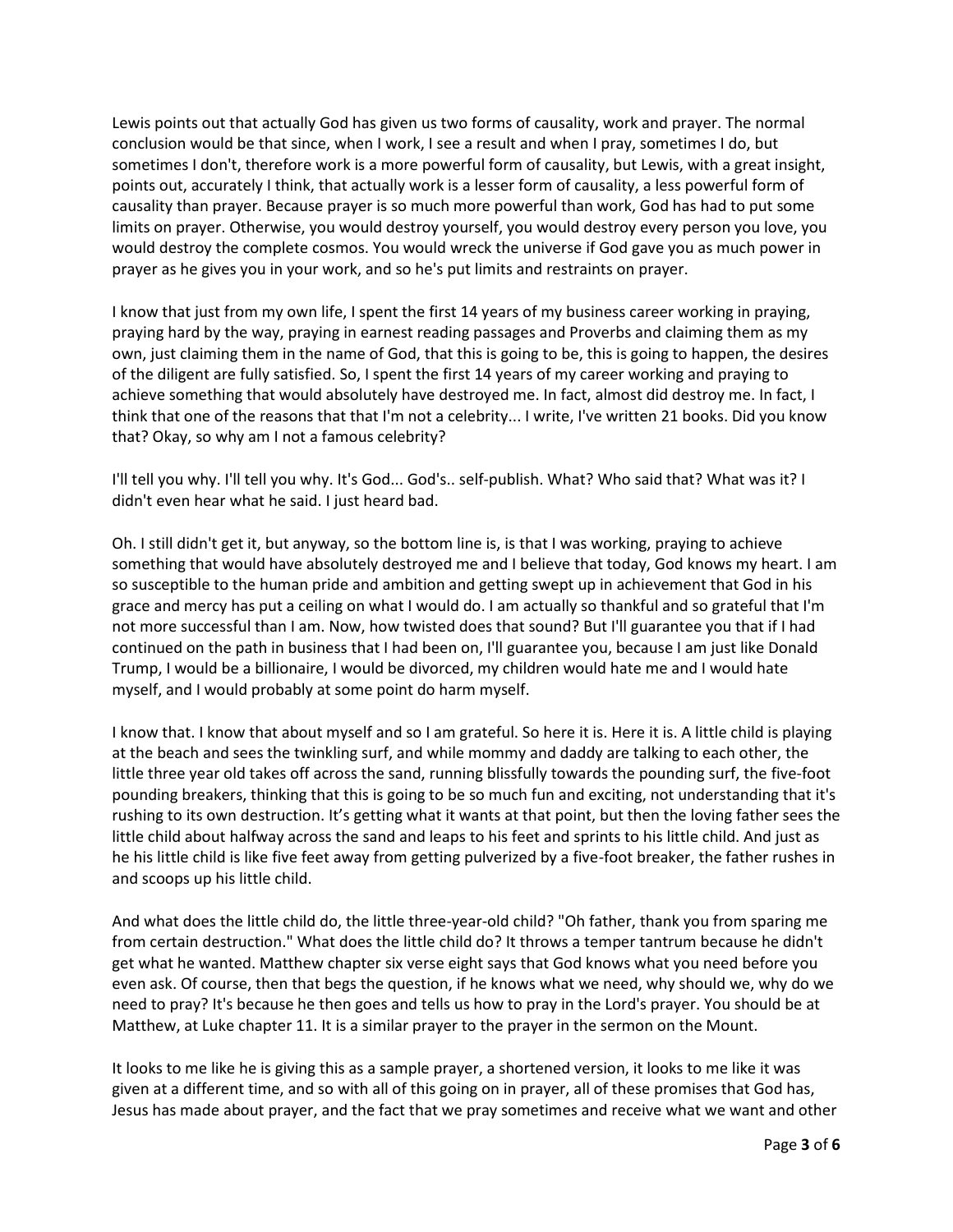times we don't, and we're trying to figure out why should we have to pray at all if he already knows what we need, we need some kind of a definitive guiding principle. So, we find that here in Luke chapter 11. In verse one at the end of the first verse it says, "Master," one of his disciples say, "Master, teach us how to pray," and so Jesus said, "Well, when you pray, say 'Father, reveal who you are. Set the world, right.'" Oh, I'm still in the message. Let me get out of the message. I should be in NIV. Oops.

NIV current, he said to them, "When you pray, say father, hallowed be your name, your kingdom come. Give us each day our daily bread. Forgive us our sins, for we also forgive everyone who sins against us and lead us not into temptation," into temptation. Then Jesus said to them, "Suppose you have a friend and you go to him at midnight and say, 'Friend, lend me three loaves of bread.' A friend of mine on a journey has come to me and I have no food to offer him, and suppose the one inside answers, 'Don't bother me. The door is already locked and my children and I are in bed. I can't get up and give you anything.' I tell you, even though he will not get up and give you the bread because of friendship, yet because of your shameless audacity, he will surely get up and give you as much as you need. So, I say, 'Ask and it will be given to you, seek and you will find, knock and the door will be opened to you.'"

And so, if you would look especially at various eight, he says, "Because of your shameless audacity, he will surely get up and give you as much as you need," as much as you need, and so here is a definitive guiding principle for your life of prayer taken from this verse. This is the Big Idea for the day. **Ask God for anything with shameless audacity, and then trust him to give you as much as you need**. This word "shameless audacity" is rendered differently in different versions. The Greek word means shamelessness, so because of your shamelessness, you should have shamelessness. That's the Greek word. He invites you to have shamelessness in your prayer. Many versions render it persistence, because of your persistence. The ESV says, "Because of your impudence." NIV 1984 says, "Because of your boldness." The Living Bible says, "Keep knocking long enough, keep knocking long enough, and he'll give you as much as you need."

Then the message says, "If you stand your ground knocking and waking, all the neighbors." The NIV renders it shameless audacity, and I love that. I love that. The idea that we would, we are invited in our prayers, basically we're invited to pray for unbridled success. We're invited to pray for complete healing. We're invited to pray for a mid-engine Corvette. We're invited... You can pray for anything you want to with shameless audacity, but then, we're told by scripture to then trust him to give you as much as you need because he understands whether or not you're getting ready to run into a five-foot breaker that's going to crush you or whether it's going to be a good thing for you.

### **SHAMELESS AUDACITY: THE CONFIDENCE TO ASK GOD FOR ANYTHING**

Now let's just take a look at shameless audacity in a little bit more detail, so let's just call this the confidence to ask God for anything. The foundation of course for this is this verse 11, chapter 11 verse eight of Luke. So, we can pray with shameless audacity because prayer doesn't merely align us with what God was going to do anyway. So, we're going to do a definitive guide to seeking God's will because that would, a deeper walk with God would not be complete without talking about God's will, right? So we will do a separate message on a definitive guide for seeking God's will, but let me say this about God's will. I understand as an academic how God's will breaks down.

I've got a chart, I'll show you the chart right there, but there are certain things that God has decreed and certain things that God has not decreed. God has decreed the day of your birth. You can't change that. God has decreed that the cosmos would exist. You can't change that. God has decreed your height. You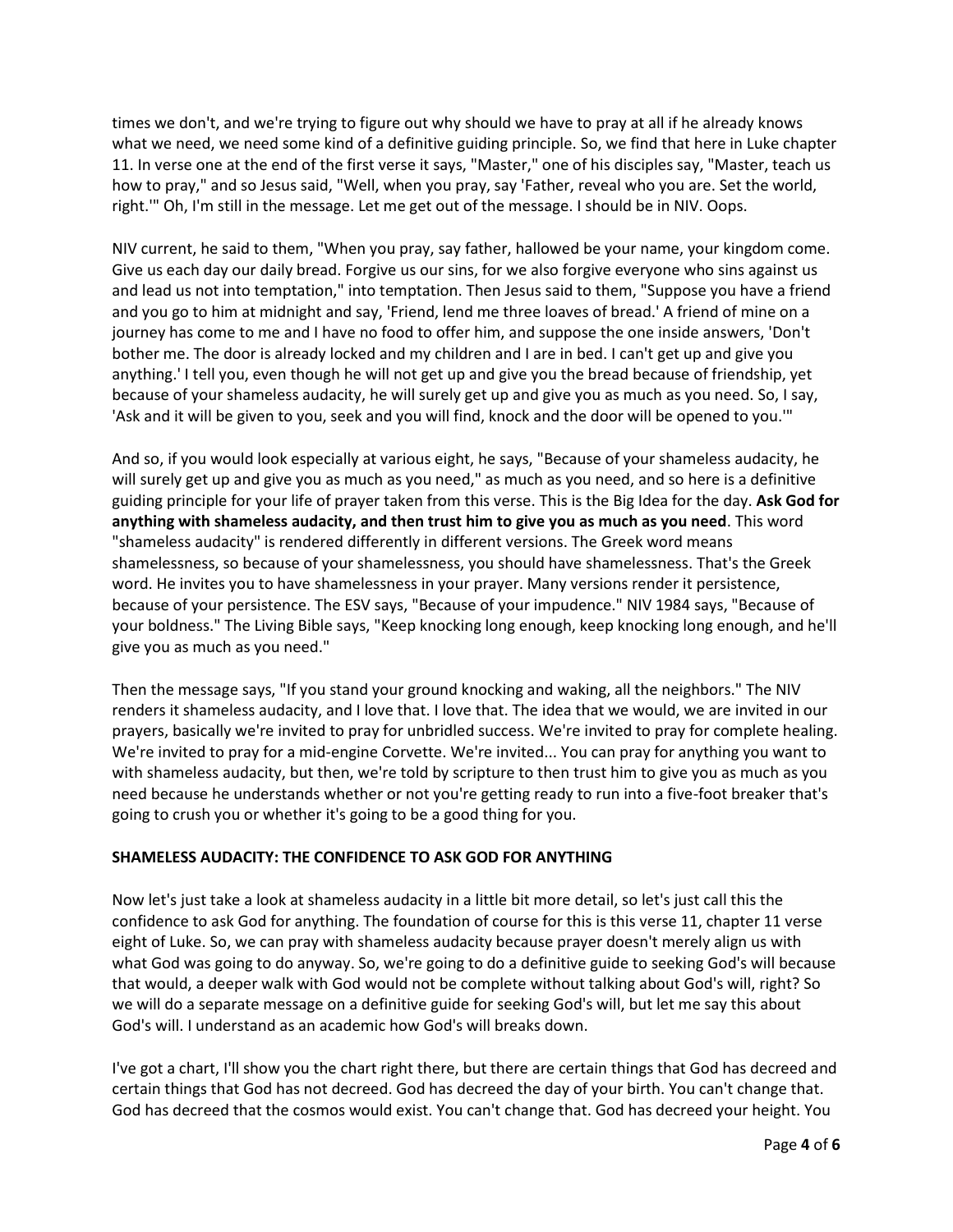can't change that, except as you get old you can. And then there are... So there are things that God has decreed. You can't change it, and then there are things that God has not decreed. So, among the things that God has not decreed, there are two kinds of things that God has not decreed: things that he has prescribed and things that he has not prescribed. So, God has not decreed how you love your neighbor or yeah, let's just leave it there.

God has not decreed how you love your neighbor, but he has prescribed that you would do that. On the other hand, God has not prescribed who you might marry or what house you might buy. Those things are... And now we're getting into the area you see where we can pray. For the things decreed, if you pray for something that God, against something that God has decreed, that's not going to happen. If you pray for something that God has not decreed and it's something that he has prescribed, like neighbor love, then he is going to come alongside you and grant that. If it's something that's not prescribed, like which house you should live in or who you should marry, so for those we need wisdom. We need wisdom, so there are ways to get to that, and one of them is through prayer.

So while I don't want to get any further into that today, when we are asking for things that have not been decreed by God, we can either pray for the ability to obey that which he's prescribed or for wisdom for those things. I didn't say that exactly right. For the things that are not prescribed, we can pray for wisdom for the things that... Okay, you know what? I'm going to get off of that because I want to show you this from the chart when I show it to you. So shameless audacity, the confidence to ask God for anything. There are plenty of examples in scripture. Elijah, in James chapter five, it's in your questions if you want to look at it later, but the idea was that that he says that the prayer of a righteous man is both powerful and effective.

Elijah prayed that the heavens would close up and for three and a half years it didn't rain, and then he prayed that it would rain and then it did. And there are other great examples as well. So, I think the takeaway here for me is this, is that I don't want to under ask God, I don't want to under ask God. I'm invited to have shameless audacity. Watch this. You might want to write this one down. Don't put a limit on God that God doesn't put on himself. Jesus has invited us to pray about everything and with shameless audacity, so why would we put a limit on God that God didn't put himself? Well, I'll tell you a couple of reasons.

Number one is that you don't believe that prayer really works. Number two is is that you are ashamed and guilty, and you don't feel like you deserve it. Number three is you don't understand the gospel, that everything that you have done has been forgiven and you don't have to atone for your sins by suffering. Jesus has already done all the suffering for you, and there are a few other reasons too. The Big Idea today is this. **Ask God for anything with shameless audacity, and then trust God to give you as much as you need** because this is what he promises to do.

#### **TRUSTING GOD: BELIEVING HE WILL GIVE YOU AS MUCH AS YOU NEED**

Then, the last piece of this is trusting God. So trusting God, another way of saying it, believing he will give you as much as you need. So, faith is the foundation of efficacious prayer. What is efficacious? Prayer that works. You have heard of the efficacy of a drug trial, right? The efficacy of a drug trial means that it worked. All right, so efficacious prayer, prayer that works. The foundation of efficacious prayer is faith is believing God's word. I'm going to tell you a little story. So, one of these verses here, it was Matthew 21 that I read you, whatever I did with that. Did I give that to somebody? I can't remember. So Matthew 21 and 22, I read you, "If you believe, you will receive whatever you ask for in prayer." So in